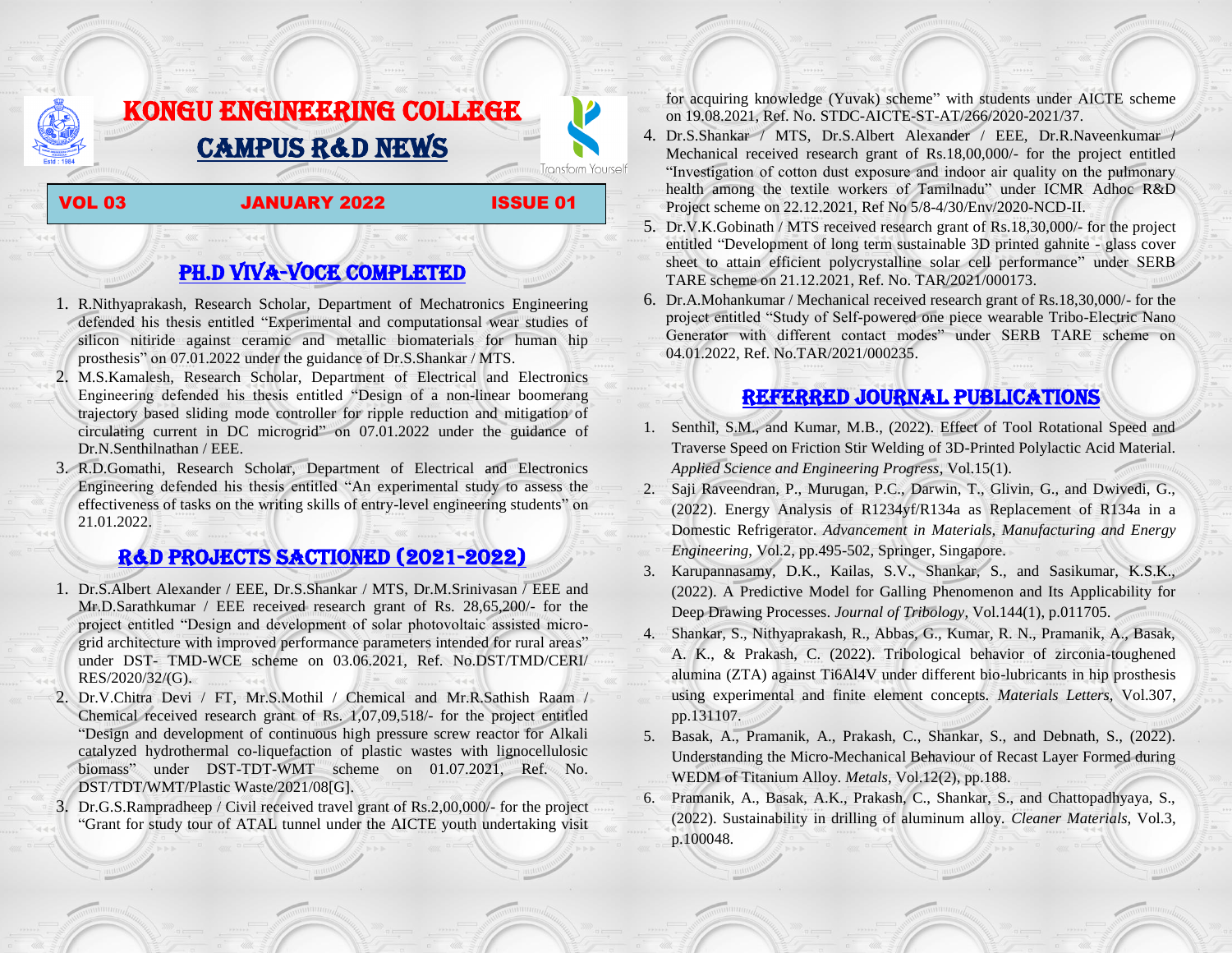- 7. Tony Thomas, A., Parameshwaran, R., Sathiyavathi, S., and Vimala Starbino, A., (2022). Practical profile tracking for a hydraulicpress using sliding mode controller. *Proceedings of the Institution of Mechanical Engineers, Part C: Journal of Mechanical Engineering Science*,, Vol.236(2), pp. 1202-1213.
- 8. Sivalingam, V., Kumar, P.G., Prabakaran, R., Sun, J., Velraj, R., and Kim, S.C., (2022). An automotive radiator with multi-walled carbon-based nanofluids: A study on heat transfer optimization using MCDM techniques. *Case Studies in Thermal Engineering*, Vol.29, p.101724.
- 9. GaneshKumar, P., Sakthivadivel, D., Prabakaran, R., Vigneswaran, S., SakthiPriya, M., Thakur, A.K., and Kim, S.C., (2022). Exploring the thermophysical characteristic of novel multi-wall carbon nanotube—Therminol-55 based nanofluids for solar-thermal applications. *Environmental Science and Pollution Research*, Vol.29, pp.10717–10728.
- 10. Saravanan, A. L., Prabakaran, R., Sidney, S., Kim, S. C., & Lal, D. M. (2022). Performance, environment, and cost-benefit analysis of a split air conditioning unit using HC‐290 and HCFC‐22. *Environmental Progress & Sustainable Energy*, Vol.41(1), pp.1-11.
- 11. Rajendran, P., Manikandan, G., Somasundaram, P., Kumar, P. G., Salman, M., Jegadheesan, C., & Kim, S.C., (2022). Feasibility of tea tree oil blended with diethyl ether and diesel as fuel for diesel engine. *Case Studies in Thermal Engineering*, Vol.31, p.101819.
- 12. Bhuvaneshwari, K.S., Uma, J., Venkatachalam, K., Masud, M., Abouhawwash, M., and Logeswaran, T., (2022). Gaussian Support Vector Machine Algorithm Based Air Pollution Prediction. *CMC-Computers, Materials & Continua*, Vol.71(1), pp.683-695.
- 13. Kumar, C., Magdalin Mary, D., and Gunasekar, T. (2022). MOCHIO: a novel Multi-Objective Coronavirus Herd Immunity Optimization algorithm for solving brushless direct current wheel motor design optimization problem. *Automatika*, Vol.63(1), pp.149-170.
- 14. Ravi, S., Raymon Antony Raj., Srinivasan, M., Sampath Kumar, V., and Albert Alexander, S., (2022). Assessing the Dielectric Performance of Sclerocarya birrea (Marula Oil) and Mineral Oil for Eco-friendly Power Transformer Application. *Alexandria*, Vol.61(1). pp.355-366.
- 15. Balraj, R., and Albert Alexander, S., (2022). A novel PV array interconnection scheme to extract maximum power based on global shade dispersion using grey wolf optimization algorithm under partial shading conditions. *Circuit World*, Vol.48(1). pp.28-38.
- 16. Mehbodniya, A., Khan,IR., Chakraborty, S., Karthik, M., Mehta, K., Ali, L., and Nuagah, SJ. (2022). Data Mining in Employee Healthcare Detection using Intelligence Techniques for Industry Development. *Journal of Healthcare Engineering*, p.6462657.
- 17. Vasudevan, M.N., Vasudevan, V., Ramkumar, A., and Sheela, A., (2022). Emperor Penguin Optimization Based Least Square Support Vector Machines for Short Term Load Forecasting in Power Systems. Proceedings of the *International Conference on Advancements in Electrical, Electronics, Communication*, *Computing and Automation*. 1-6.doi: 10.1109/ICAECA52838.2021.9675516.
- 18. Dishore, S.V., and Albert Alexander, S., (2022). A Real-Time Implementation of Performance Monitoring in Solar Photovoltaics using Internet of Things. *Lecture Notes in Electrical Engineering under Control and Measurement Applications for Smart Grid*, Vol.822. pp.91-101.
- 19. Ramya Hyacinth, L., Sheela, A., Prathiba, S., Alwin Joseph, J., Arul Victor, M., Febin Joseph, T., and Leo Allwin, J., (2022). Improvement in Voltage Stability by Optimal Location and Sizing of Hybrid Energy Sources by Genetic Algorithm. *Proceedings of the International Conference on Advancements in Electrical, Electronics, Communication*, *Computing and Automation*, pp.1-7. doi: 10.1109/ICAECA52838.2021.9675720.
- 20. Revanth, M., Sanjeev Kumar, K., Srinivasan, M., Albert Alexander, S., and Vanaja, DS. (2022). Design and Development of an IoT Based Smart Poultry Farm. *Proceedings of the International Conference on Advancements in Electrical, Electronics, Communication, Computing and Automation*, pp.1-4. doi: 10.1109/ICAECA52838.2021.9675553.
- 21. Sarathkumar, D., Srinivasan, M., Albert Alexander, S., and Vanaja, DS., (2022). A Brief Review on Optimization Techniques for Smart Grid Operation and Control. *Proceedings of the International Conference on Advancements in Electrical, Electronics, Communication, Computing and Automation*, pp.1-5. doi: 10.1109/ICAECA52838.2021.9675618.
- 22. Albert Alexander, S., Yazhini,M., Vanaja, DS., Srinivasan, M., and Sarathkumar,D. (2022). Multi Level Inverter and its Applications - An Extensive Survey. *Proceedings of the International Conference on Advancements in Electrical, Electronics, Communication, Computing and Automation*, pp.1-6. doi: 10.1109/ICAECA52838.2021.9675535.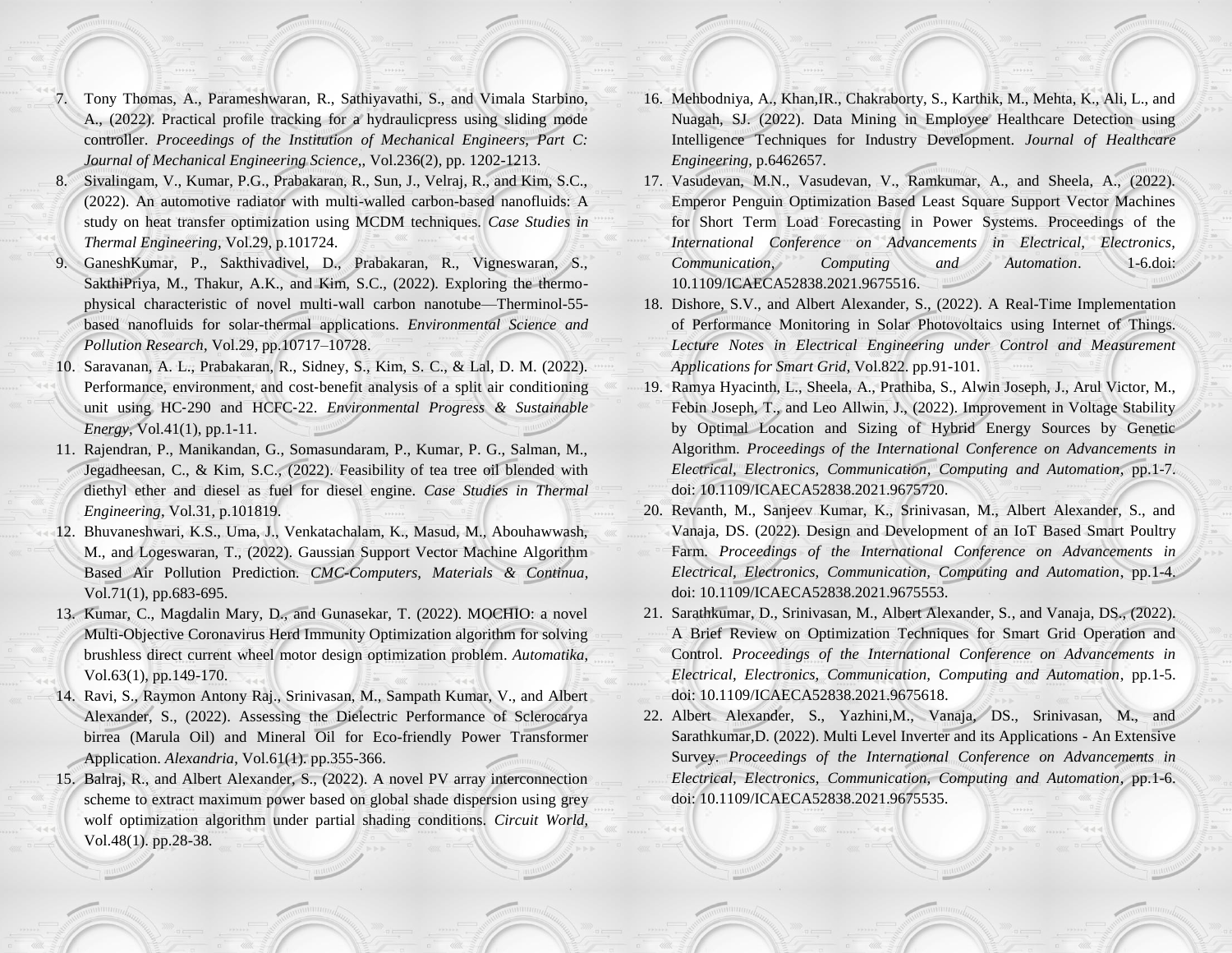- 23. Albert Alexander, S., Devasena, SM., Mounika, J., Ganesh, S., Srinivasan, M., and Vanaja, DS. (2022). Design and Implementation of an Intelligent Energy Conversion System. *Proceedings of the International Conference on Advancements in Electrical, Electronics, Communication, Computing and Automation*, pp.1-6. doi: 10.1109/ICAECA52838.2021.9675537.
- 24. Sarathkumar, D., Srinivasan, M., Albert Alexander, S., Kumar, S., and Vanaja, DS., (2022). A Review on Renewable Energy Based Self-Healing Approaches for Smart Grid. *Proceedings of the International Conference on Advancements in Electrical, Electronics, Communication, Computing and Automation*, pp.1-6. doi: 10.1109/ICAECA52838.2021.9675495.
- 25. Thirumoorthy, P., Bhuvaneswari, C., Kamalanathan, C., Sunitha, P., Prabhu, E., and Maheswaran, S., (2022). Improved Key Agreement Based Kerberos Protocol for M-Health Security. *Computer Systems Science and Engineering*, Vol.42(2), pp.577-587.
- 26. Kathamuthu, N.D., Chinnamuthu, A., Iruthayanathan, N., Ramachandran, M., and Gandomi, A.H., (2022). Deep Q-Learning-Based Neural Network with Privacy Preservation Method for Secure Data Transmission in Internet of Things (IoT) Healthcare Application. *Electronics*, Vol.11(1), pp.157.
- 27. Vaithilingam, C.A., Natesan, S., Rajalaxmi, R.R., Tamilarasi, K., Praveena, N.G., and Abdul Karim, S.A., (2022). Evolution of Outbreaks, Lessons Learnt and Challenges Towards "New Normalcy"—Post COVID-19 World. *In Shifting Economic, Financial and Banking Paradigm*, pp.1-22, Springer, Cham.
- 28. Vaithilingam, C.A., Gayathri, S., Lalitha, R., Rajalakshmi, R.R., and Jagadeeshwaran, A., (2022). Pandemic Measures for the COVID19 Outbreak Control in Malaysia: A Correlative Comparison with China. *Towards Intelligent Systems Modeling and Simulation*, pp.25-37, Springer, Cham.
- 29. Gothai, E., Baseera, A., Prabu, P., Venkatachalam, K., Saravanan, K., and SathishKumar, S., (2022). Machine Learning Technique to Detect Radiations in the Brain. *Computer Systems Science & Engineering*, Vol.42(1), pp.149-163.
- 30. Ram, R.S., Kumar, M.V., Krishnamoorthy, N., Baseera, A., Hussain, D.M., and Susila, N., (2022). Industrial Centric Node Localization and Pollution Prediction using Hybrid Swarm Techniques. *Computer Systems Science & Engineering*, Vol.42(2), pp.545-560.
- 31. Kalaivani, K.S., Rakshana, M., Mounika, K., and Sindhu, D., (2022). SenticNet-Based Feature Weighting Scheme for Sentiment Classification. *In Mobile Computing and Sustainable Informatics*, pp.839-848.
- 32. Rajeshkannan, C., and Kogilavani, S.V., (2022). Modelling of Flood Prediction by Optimizing Multimodal Data using Regression Network. *In Mobile Computing and Sustainable Informatics*, pp.489-511.
- 33. Kogilavani, S.V., Malliga, S., Preethi, A., Nandhini, L., and Praveen, S.R., (2022). A Comprehensive Analysis on Question Classification using Machine Learning and Deep Learning Techniques. *In Mobile Computing and Sustainable Informatics*, pp.825-838.
- 34. Nandhini, P.S., Kuppuswami, S., and Malliga, S., (2022). Classification of Intrusions in RPL-Based IoT Networks: A Comparison. *In Mobile Computing and Sustainable Informatics*, pp.849-86.
- 35. Selvaraj, S., Thangarajan, R., and Saravanan, M., (2022). Trust-Based and Optimized RPL Routing in Social Internet of Things Network. *In Mobile computing and sustainable informatics*, pp.513-529.
- 36. Deepa, D., and Tamilarasi, A., (2022). Optimised BERT model for Sentiment Anlysis in Pademic Environment. *Journal of Environmental Protection and Ecology*, Vol.22(6), pp.2603–2613.
- 37. Devi, R.M., Keerthika, P., Suresh, P., Sarangi, P.P., Sangeetha, M., Sagana, C., and Devendran, K., (2022). Retina biometrics for personal authentication. *In Machine Learning for Biometrics*, pp.87-104.
- 38. Devi, R.M., Premkumar, M., Jangir, P., Kumar, B.S., Alrowaili, D., and Nisar, K.S., (2022). BHGSO: Binary Hunger Games Search Optimization Algorithm for Feature Selection Problem. *CMC-Computers Materials & Continua*, Vol.70(1), pp.557-579.
- 39. Devi, R.M., Premkumar, M., Jangir, P., Elkotb, M.A., Elavarasan, R.M., and Nisar, K.S., (2022). IRKO: An Improved Runge-Kutta Optimization Algorithm for Global Optimization Problems. *CMC-Computers Materials & Continua*, Vol.70(3), pp.4803-4827.
- 40. David, D.S., Selvi, S., Mozhi, A., Sivaprakash, S., Raja, P.V., Sharma, D.K., Dadheech, P. and Sengan, S., (2022). Enhanced Detection of Glaucoma on Ensemble Convolutional Neural Network for Clinical Informatics. *CMC-Computers Materials & Continua*, Vol.70(2), pp.2563-2579.
- 41. Dutta, A.K., Aljarallah, N.A., Abirami, T., Sundarrajan, M., Kadry, S., Nam, Y., and Jeong, C.W., (2022). Optimal Deep-Learning-Enabled Intelligent Decision Support System for SARS-CoV-2 Classification. *Journal of Healthcare Engineering*, Vol.2022, Article ID: 4130674, pp.1-14.